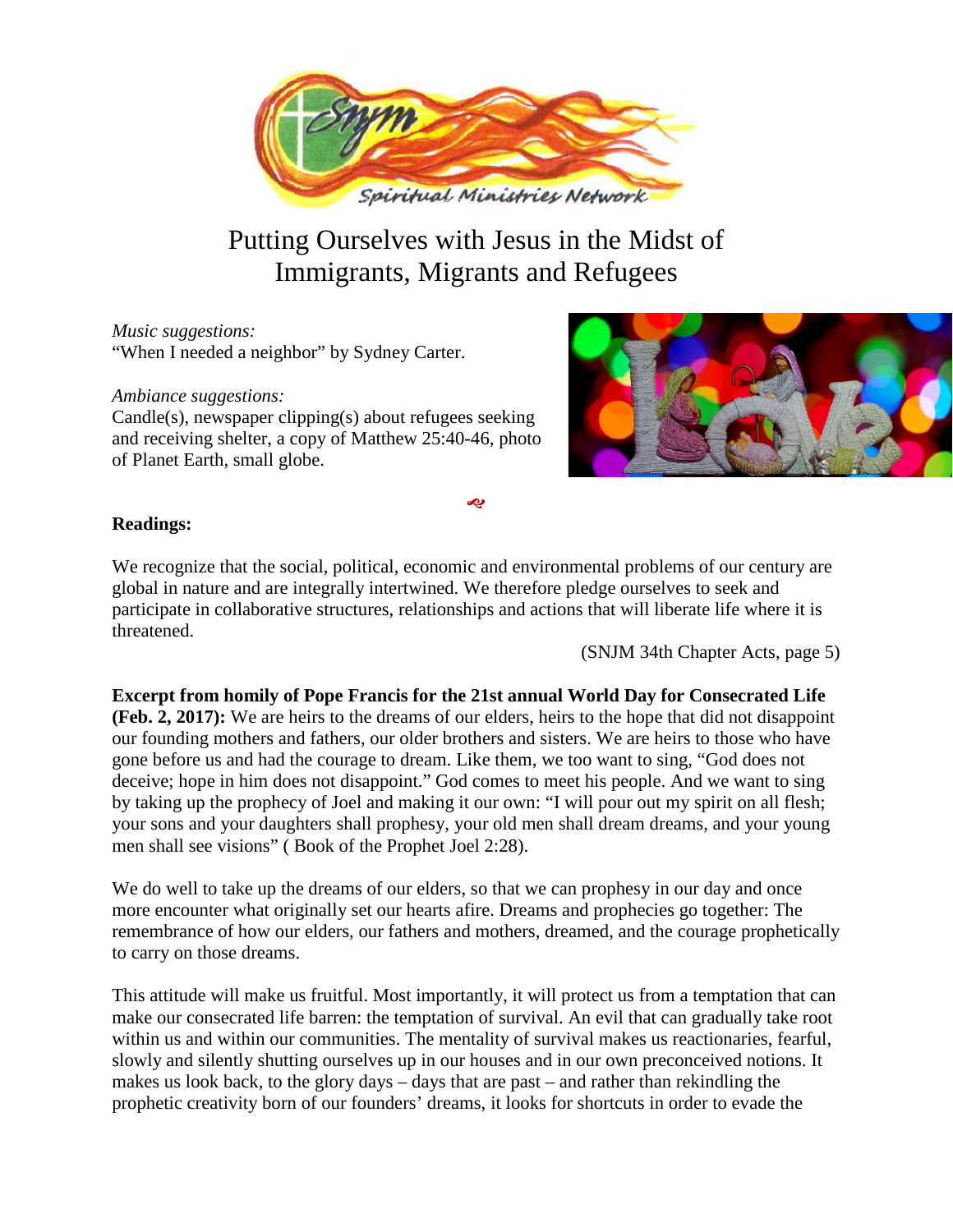challenges knocking on our doors today. A survival mentality robs our charisms of power, because it leads us to "domesticate" them, to make them "user-friendly," robbing them of their original creative force. It makes us want to protect spaces, buildings and structures, rather than to encourage new initiatives. The temptation of survival makes us forget grace; it turns us into professionals of the sacred but not fathers and mothers, brothers and sisters of that hope to which we are called to bear prophetic witness. An environment of survival withers the hearts of our elderly, taking away their ability to dream. In this way, it cripples the prophecy that our young are called to proclaim and work to achieve. In a word, the temptation of survival turns what the Lord presents as an opportunity for mission into something dangerous, threatening, potentially disastrous. This attitude is not limited to the consecrated life, but we in particular are urged not to fall into it.

Let us go back to the Gospel to contemplate that scene. When the parents of Jesus brought the Child to the Temple to present him according to the law, the song of Simeon and Anna was not the fruit of self-absorption or an analysis and review of their personal situation. It did not ring out because they were caught up in themselves and were worried that something bad might happen to them. Their song was born of hope. Mary let Simeon take the Son of the Promise into his arms. Whenever Mary puts Jesus in the midst of his people, they encounter joy. For this alone will bring back our joy and hope, this alone will save us from living in a survival mentality. Only this will make our lives fruitful and keep our hearts alive: putting Jesus where he belongs, in the midst of his people. Putting Jesus in the midst of his people means having a contemplative heart, one capable of discerning how God is walking through the street of our cities, towns and neighborhoods and to put ourselves with Jesus in the midst of his people. It means wanting to touch the wounds of Jesus in the wounds of a world in pain which longs and cries out for healing. (Paragraph adapted/shortened)

To put ourselves with Jesus in the midst of his people! Not as religious "activists" but as men and women who are constantly forgiven, men and women anointed in baptism and sent to share that anointing and the consolation of God with everyone.

Let us accompany Jesus as he goes forth to meet his people, to be in the midst of his people. Let us go forth, not with the complaining or anxiety of those who have forgotten how to prophesy because they failed to take up the dreams of their elders, but with serenity and songs of praise. Not with apprehension but with the patience of those who trust in the Spirit, the Lord of dreams and prophecy. In this way, let us share what is truly our own: the hymn that is born of hope.

### **Reflection questions:**

From the challenge of Pope Francis – "With a 'contemplative heart,' put Jesus in the midst of his people walking through the streets of our cities, towns, neighborhoods, our two countries." What do you visualize as Jesus' reactions, words and actions on behalf of immigrants, migrants, refugees, the "undocumented?"

Concerning Pope Francis' challenges to those "in consecrated life:" What are your reactions to these many challenges? What challenges do you personally find pertain to our SNJM Congregation and for what reasons do you choose these particular challenges?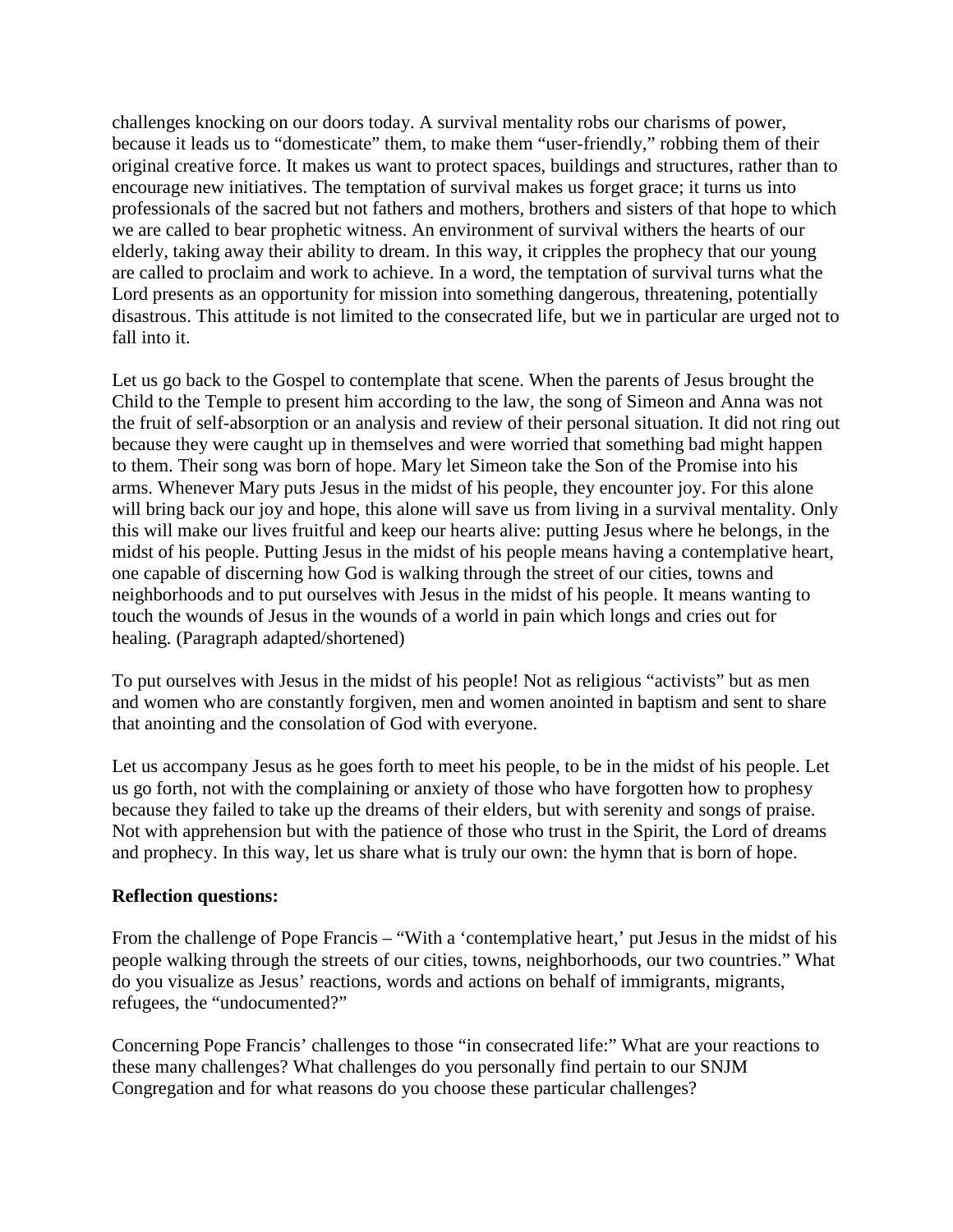# **Time for reflection/sharing**

Invitation to share these reflections.

# **Litany of the Displaced: Refugees, Immigrants, Migrants**

God of all people We bring before you All who work for the fullness of Justice All who long for the widening of welcoming to which your Word calls us. (RESPONSE) *Open hearts, open arms, open doors in welcome!*

Displaced God Born in flight to parents anxious and weary Born anew in those who flee oppression and danger, Leaving home and loved ones behind And staking their lives on the hope of

abundant life We pray: *Open hearts, open arms, open doors in welcome!*

Journeying God Turned away over and over again By our world's collective fear of the stranger, We pray: *Open hearts, open arms, open doors in welcome!*

Uprooted God

Suspended in the endless uncertainty that is the daily life of the migrant, We pray: *Open hearts, open arms, open doors in welcome!*

Waiting God Waiting today with all who suffer separation from home and the familiar, Waiting for an end to danger We pray: *Open hearts, open arms, open doors in welcome!*

God of all people Stir us to holy anger Over the wounds of our world Move us to actions for justice Until the fullness of welcome is fulfilled In our midst And the problems that cause migration – the Poverty, the fear, and the suffering – Are confronted by all People of good will And transformed By the power of compassion. Amen!

From Chris Koellhoffer, IHM – "Education for Justice" Adapted by the Office for Immigrant Affairs and Immigration Education: a 29-page booklet of Prayers and Intentions for Immigrants and Immigration Reform for Parish Use, Complied by the Archdiocese of Chicago http://archchicago.org/Immigration

### **Intercessory prayers:**

(RESPONSE) *Lord, hear our cry for your grace.*

1. Lord, amid the troubles of our world, our countries, our cities, our towns and our neighbourhoods, bring your love, peace, compassion and hope through our actions. We pray to the Lord…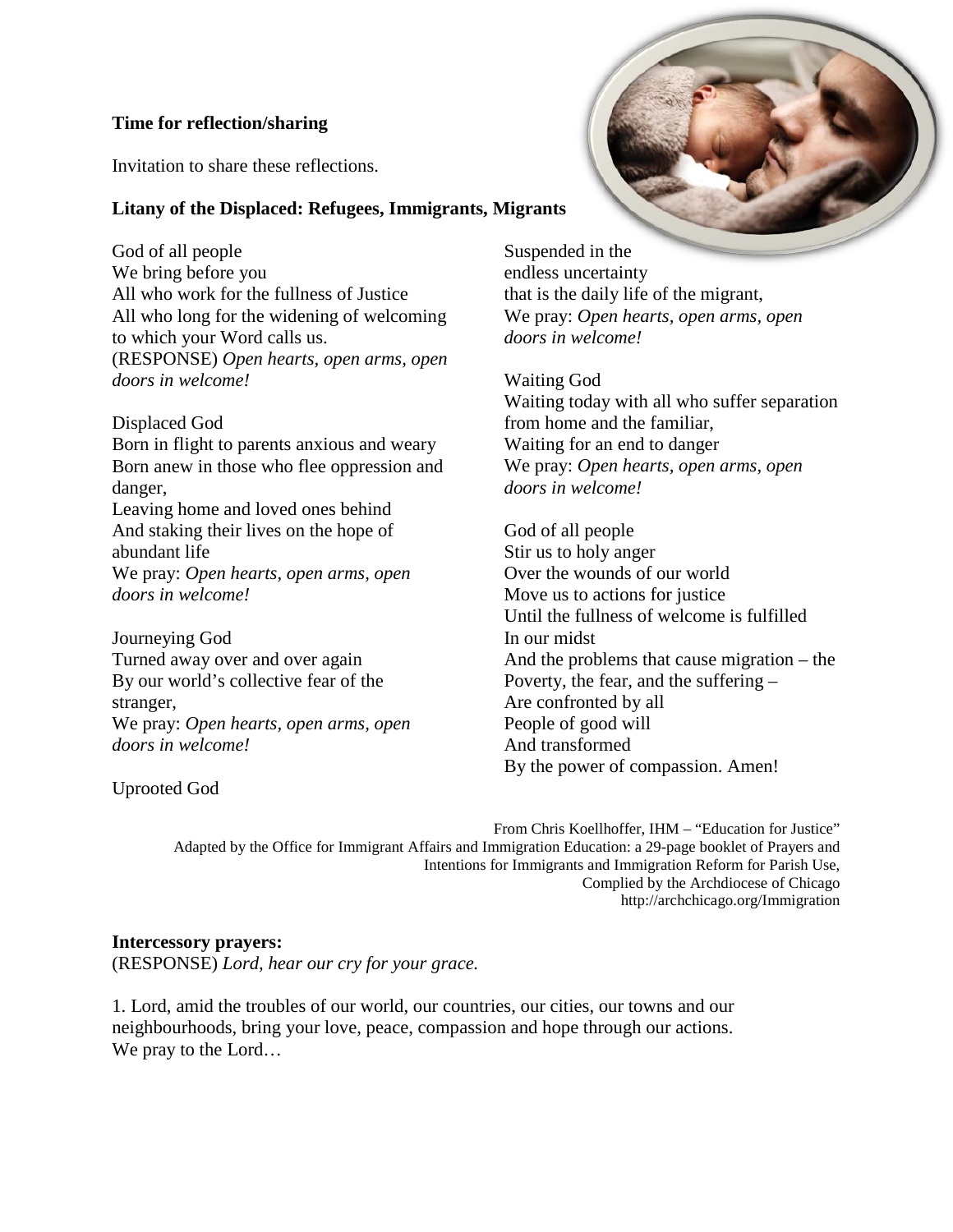2. Lord, help us to inspire and educate for creating communities of welcoming for refugees, migrants and immigrants We pray to the Lord…

3. Lord, be by our side as we take up the challenge of Pope Francis to – "With a 'contemplative heart,' put Jesus in the midst of his people walking through the streets of our cities, towns, neighborhoods, our two countries." Help us to know your reactions, words and actions on behalf of immigrants, migrants, refugees, the "undocumented." We pray to the Lord…

4. Lord, grant us you grace to be catalysts for change from hate and fear to your call to love and to bring hope to our troubled world and communities within our influence. We pray to the Lord…

Lord God, our world needs your light. Guide us in our efforts to spread your light. Amen.

### **Closing prayer:**

Mary, together with Joseph and the child Jesus, you experienced the suffering of exile. You were forced to flee to Egypt to escape the persecution of Herod. Today, we entrust the men, women and children who live as migrants, undocumented immigrants and refugees to your maternal protection.

We ask for the grace to welcome them with Christian hospitality, so that these brothers and sisters of ours may find acceptance and understanding on their journey. Teach us to recognize your Son…

- in the migrant worker who labors to bring food to our tables and whose human rights are often not respected.
- in the refugee seeking protection from persecution.
- in the woman and child who are victims of human trafficking.
- in the asylum seeker imprisoned for fleeing without documents.

May all those who are far from their place of birth find in us a place where no one is a stranger. We ask this in the name of your blessed Son, Jesus, our Lord. Amen.

"We affirm our deep concern for those whose lack of resources and opportunities consigns them to the peripheries of society. We commit ourselves to examine our own complicity in these global problems, to live in even greater solidarity with marginalized peoples, and to confront the forces that perpetuate their marginalization."

—SNJM 34th Chapter Acts, page 5

Adapted from:

United States Conference of Catholic Bishops. Inc. 2006 Available in 29-page booklet of Prayers and Intentions for Immigrants and Immigration Reform for Parish Use, Complied by the Archdiocese of Chicago: page 8 http://archchicago.org/Immigration